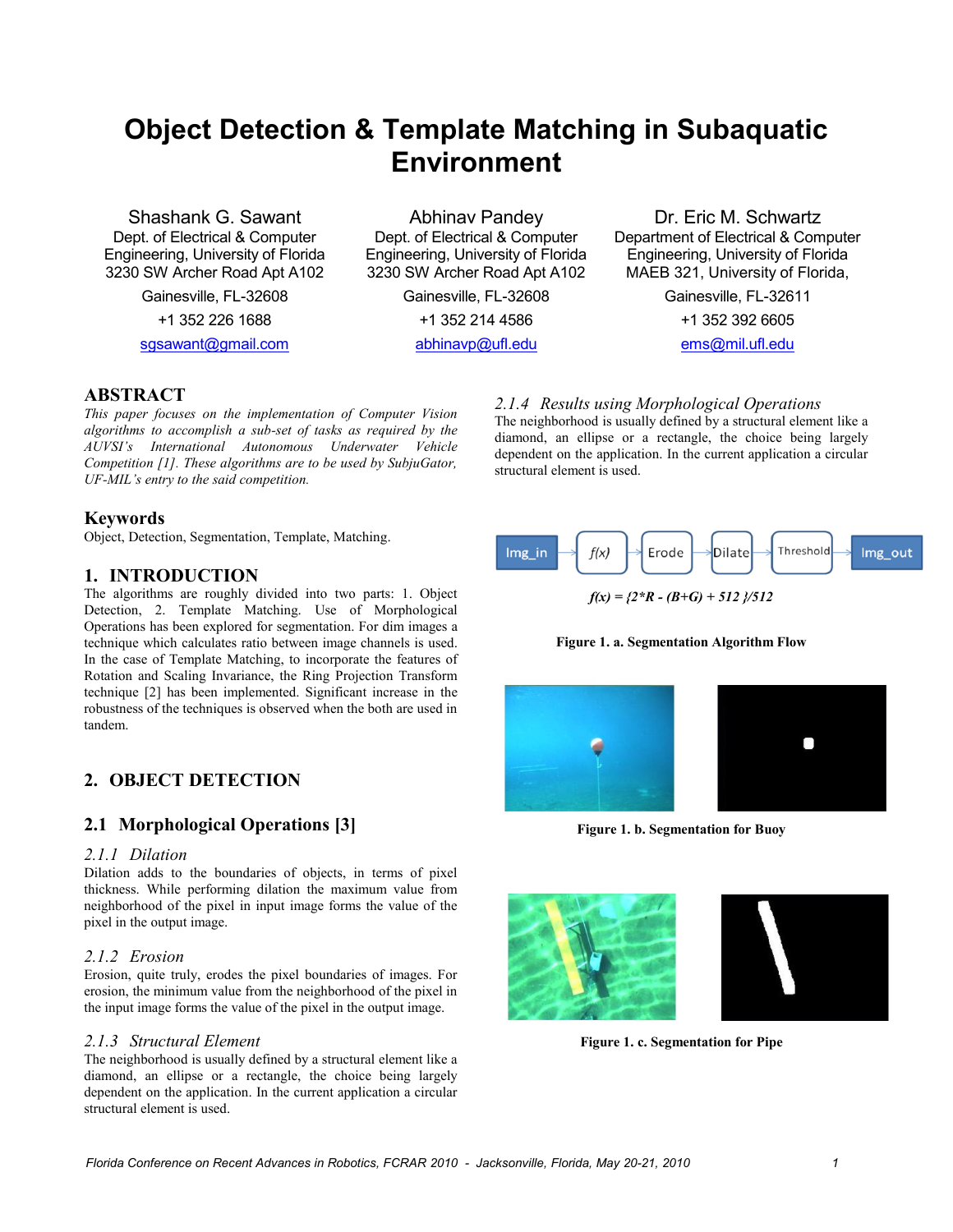## **2.2 Ratio of Channels**

Under low lighting conditions (Figure 2. a.) esp. for the given conditions, i.e. under water, the segments of interest in the image are barely visible, even to the human eye. Under such conditions the fact that the segments belong to particular color can be used to greatly enhance the segments (Figure 2. b.)

*Img\_out(i,j)= Threshold({float(Img\_in.r(i,j))/Img\_in.b(i,j)},0.39)*



**Figure 2. a. Segmentation Technique for Low Lighting Conditions**

# **3. TEMPLATE MATCHING**

# **3.1 General Rotation and Scaling Invariant Template Matching [2]**

The implemented algorithm involves the calculation of the Ring Projection Transform (RPT) for varying scales of the template. The ring projection transform entails calculating the average intensities on circles of varying radii, all of which are concentric on the center of the template. Thus a 2-D template image yields a 1-D Ring Projection Vector (RPV). It is because of this projection technique that the algorithm is invariant to rotation. A set of projection vectors, calculated in the same way, is moved along the scene image and is correlated with the RPV at every point. Analysis of the degree of correlation between these vectors results in a template match.

To be able to match the template over different scales, the RPT process is performed over varying scales of the template, of which the original template is just one member. For cases in which the scaled template is smaller than the original template, the resulting RPV is padded with zeros. For cases where the scaled template is larger than the original template, the RPT process is stopped when the RPV length is equal to the RPV length of the un-scaled template. Thus the resulting RPV's for all the templates are equal in length [4].



**Figure 2. b. Image under Low Lighting Conditions**



**Figure 2. c. Segments Hidden inside** *Figure 2. a.*

The following equations are to be solved for RPT template matching:

$$
\overrightarrow{P_{tP}} = \frac{\overrightarrow{P_{t0}}\omega_0 + \overrightarrow{P_{t1}}\omega_1 + \dots + \overrightarrow{P_{tN}}\omega_N}{\left|\overrightarrow{P_{t0}}\omega_0 + \overrightarrow{P_{t1}}\omega_1 + \dots + \overrightarrow{P_{tN}}\omega_N\right|}, 0 \le \omega_i \le 1, \sum \overrightarrow{\omega} = 1 \cdots (1)
$$

$$
\vec{\omega} = \frac{H^{-1}\vec{G}}{(\vec{n} \cdot H^{-1}\vec{G})} \cdots (2)
$$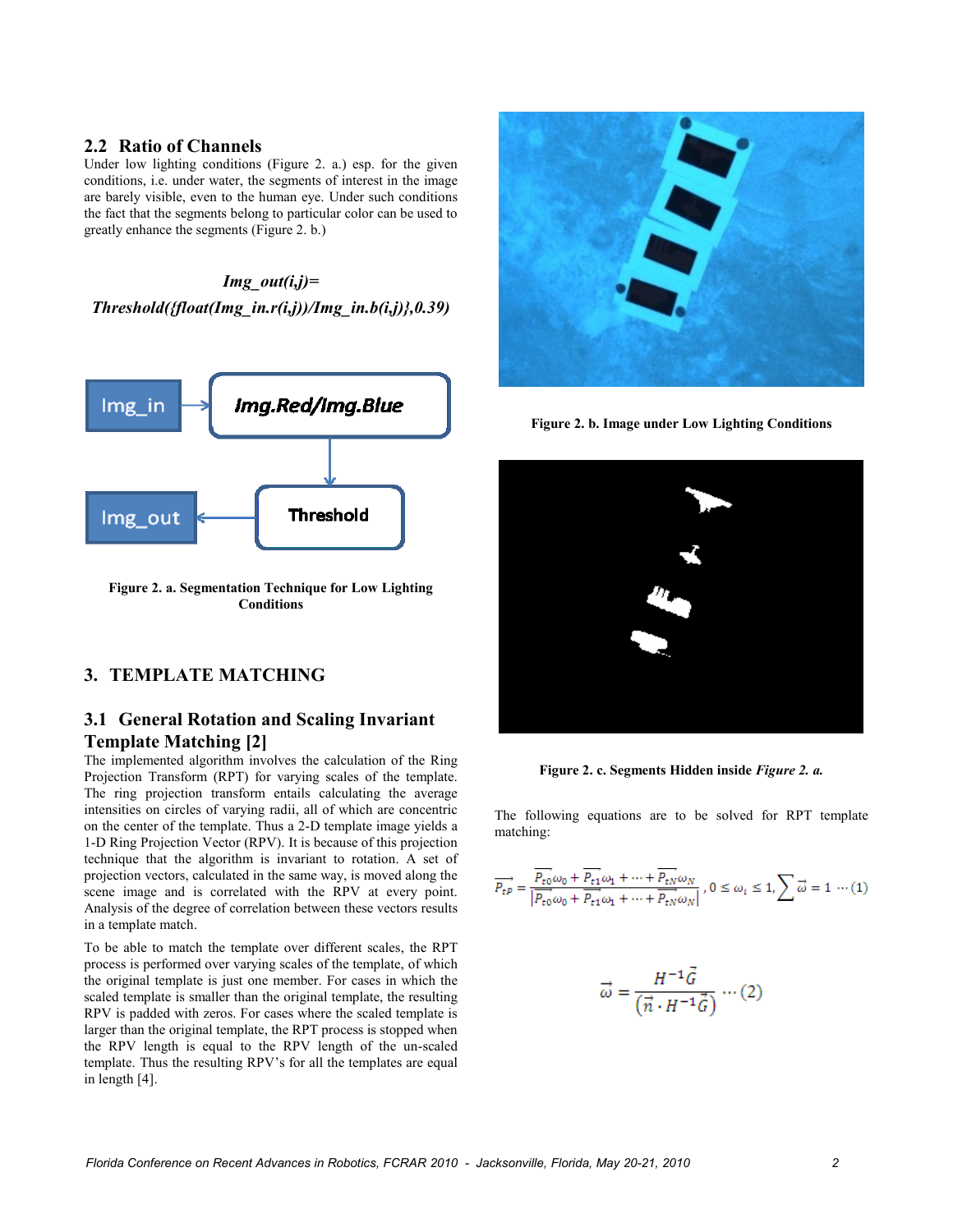$$
\vec{\omega} \triangleq \begin{bmatrix} \omega_0 \\ \vdots \\ \omega_N \end{bmatrix} \cdots (3)
$$

$$
H \triangleq \begin{bmatrix} \langle \vec{P}_{\text{t0}}, \vec{P}_{\text{t0}} \rangle & \cdots & \langle \vec{P}_{\text{t0}}, \vec{P}_{\text{tN}} \rangle \\ \vdots & \ddots & \vdots \\ \langle \vec{P}_{\text{tN}}, \vec{P}_{\text{t0}} \rangle & \cdots & \langle \vec{P}_{\text{tN}}, \vec{P}_{\text{tN}} \rangle \end{bmatrix} \cdots (4)
$$

$$
\vec{G} \triangleq \begin{bmatrix} \langle \vec{P}_S, \vec{P}_{\text{t0}} \rangle \\ \vdots \\ \langle \vec{P}_S, \vec{P}_{\text{tN}} \rangle \end{bmatrix} \cdots (5)
$$

$$
\vec{n} \triangleq \begin{bmatrix} 1 \\ \vdots \\ 1 \end{bmatrix} \cdots (6)
$$

 $\langle \vec{P}_A, \vec{P}_B \rangle$  is equivalent to normalized correlation (NC) between two arbitrary RPVs namely A and B. While scanning through the scene image, the objective is to maximize the NC  $\langle \vec{P}_s, \vec{P}_{tP} \rangle$  at every point such that all the above 6 equations are satisfied. The points where such NC values are above the threshold can be considered to be template matches.



**Figure 3. a. Arbitrary Scene Image**



**Figure 3. b. Template Marked in the scene image (to the left of the rainbow)**

# **3.2 Template Matching for the given Subaquatic Conditions**

The technique used in 2.2 is implemented to find the template images (Figure 4).



**Figure 4. Template** *(a) factory, (b)destroyer, (c)tank, (d)plane and (e)modified destroyer*

The figure 5 demonstrates three cases where the template matching is implemented on the scene. Figure 5. c. is an error in marking and the "destroyer" is wrongly marked as "plane". Figure 5. a. has marked a point reasonably close to the intended target,



**Figure 5. a. Template matching with "tank" as the template**



**Figure 5. b. Template matching with "factory" as the template**